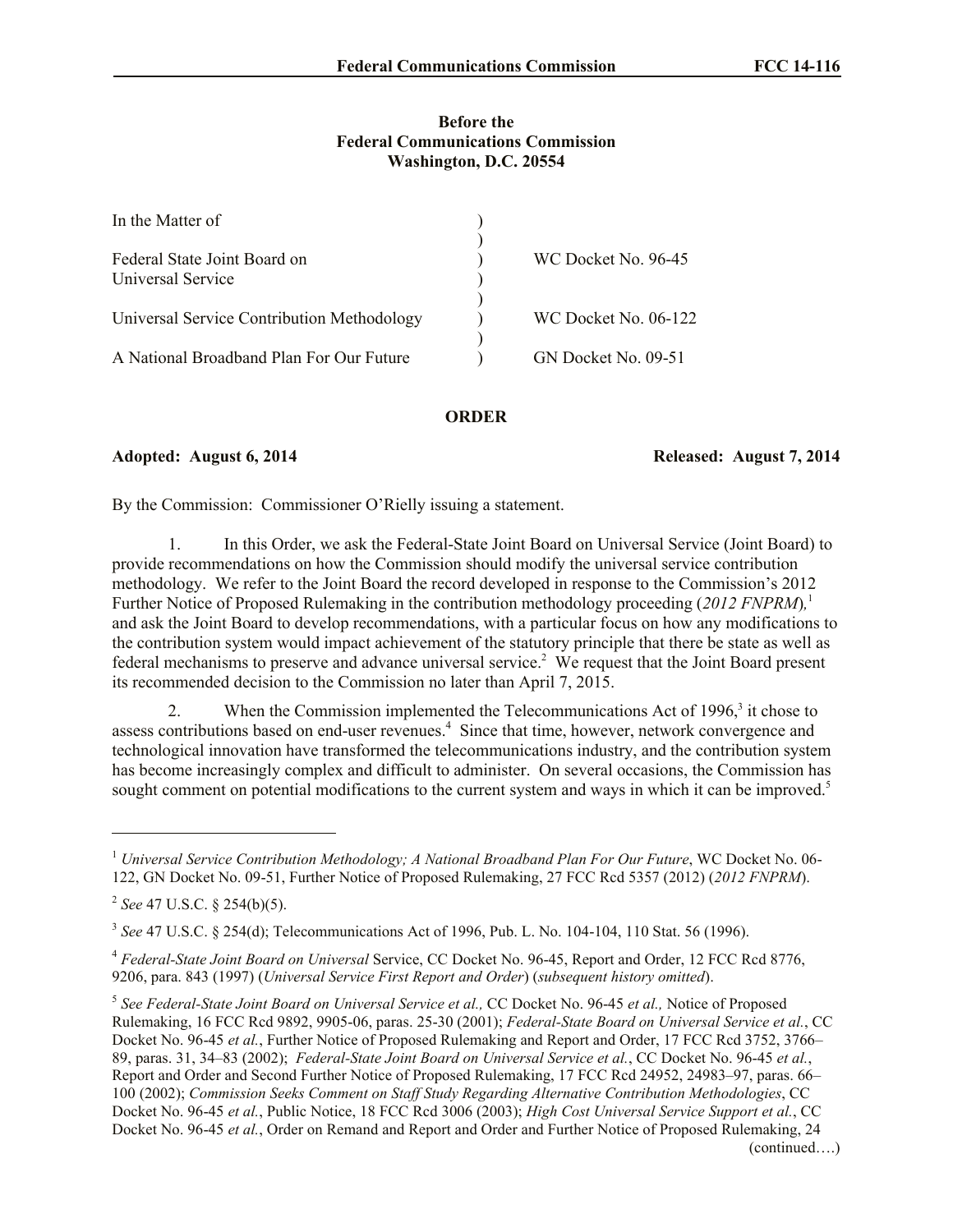Most recently, the Commission released the *2012 FNPRM,* which sought comment on who should contribute, how contributions should be assessed, and how to make the system more transparent and fair.<sup>6</sup>

3. We ask the Joint Board to examine the record developed in response to the *2012 FNPRM* and provide recommendations within the scope of the issues raised in that proceeding. 7 We ask the Joint Board to focus especially on issues that would impact the important role of the states in accomplishing universal service objectives and protecting consumers. We request that the Joint Board consider, in making its recommendations, how to further the goals of improving the efficiency, fairness and sustainability of the contribution system.<sup>8</sup>

4. Accordingly, IT IS ORDERED, pursuant to sections 1, 4(i) and (j), 254, and 410 of the Communications Act of 1934, as amended, 47 U.S.C. §§ 151, 154(j), 254, and 410, that this Order is ADOPTED.

5. IT IS FURTHER ADOPTED, pursuant to sections 1, 4(i) and (j), 254, and 410 of the Communications Act of 1934, as amended, 47 U.S.C. §§ 151, 154(j), 254, and 410, that the Federal-State Joint Board on Universal Service is requested to review the Commission's rules relating to the universal service contribution methodology and the related issues described herein and provide recommendations to the Commission within eight months of the release of this Order.

FEDERAL COMMUNICATIONS COMMISSION

Marlene H. Dortch **Secretary** 

(Continued from previous page) FCC Rcd 6475, 6536–64, paras. 92–156 (2008) (App. A); *id.* at 6669–95, paras. 39–104 (App. B); *id.* at 6735–62, paras. 88–151 (App. C).

6 *See generally 2012 FNPRM*, 27 FCC Rcd 5357.

<sup>7</sup> The 2012 FNPRM sought comment on four major areas: (1) clarifying and modifying the Commission's rules on what services and service providers must contribute to the fund; (2) whether the Commission should reform the current revenues system or adopt an alternative system; (3) how to improve administration of the contribution system; and (4) how to improve the contributions methodology with respect to the recovery mechanisms from end users. *See id.* at 5374-94, paras 28-410.

8 *Id.* at 5372-74, paras. 22-27.